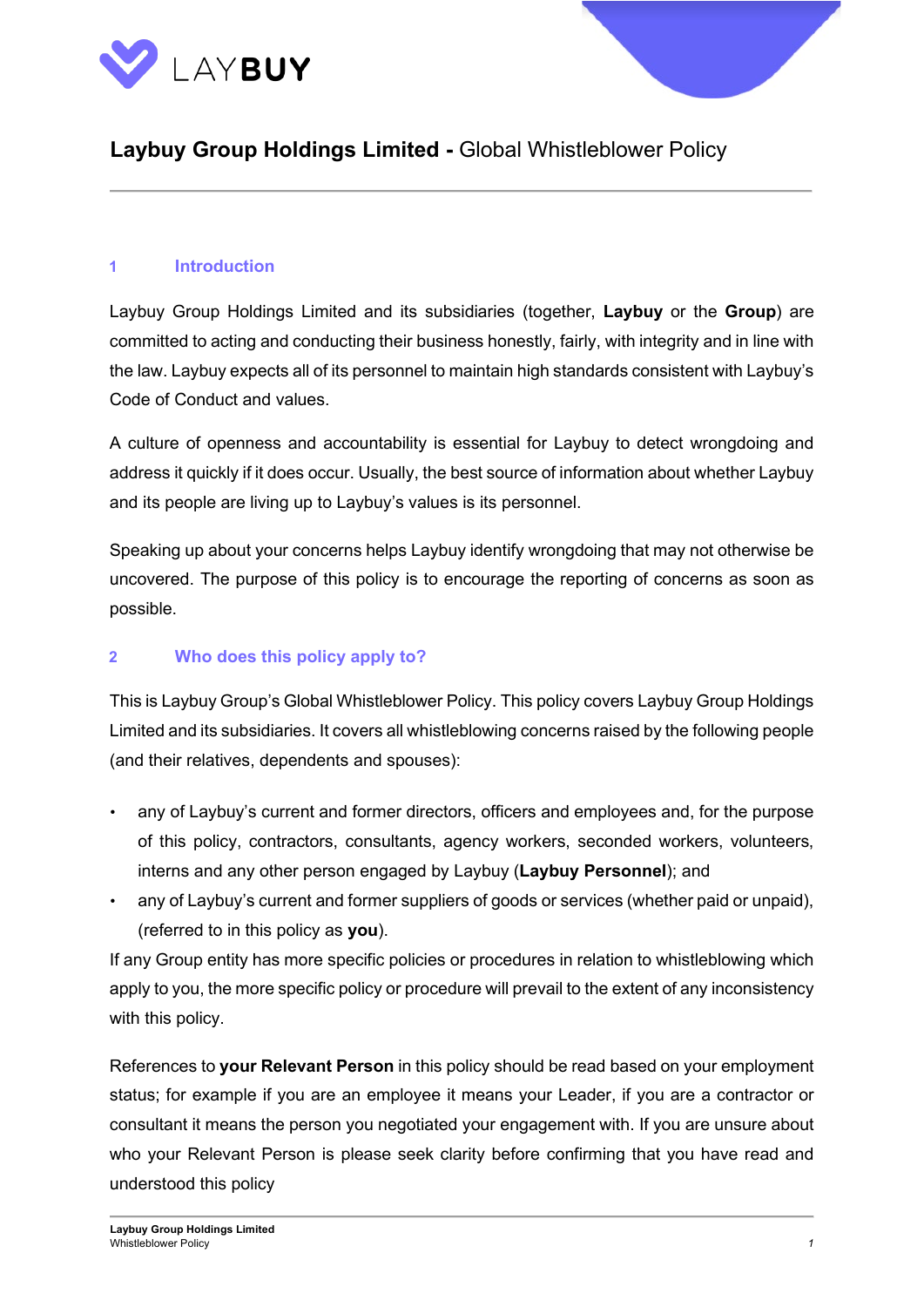



Please note that this policy is not part of any contract of employment and may be amended by Laybuy at any time

#### **3 What is a whistleblowing concern?**

Whistleblowing is the disclosure of information where you have reasonable grounds to suspect that it concerns misconduct, serious wrongdoing, or an improper state of affairs or circumstances in relation to Laybuy. In this policy, such matters are referred to as "whistleblowing concerns". A person who raises a whistleblowing concern is referred to in this policy a "whistleblower".

A whistleblowing concern does not have to involve a breach of a particular law. It might involve a systemic issue that Laybuy needs to know about and fix or it might relate to behaviour that is prohibited by Laybuy's Code of Conduct.

For example, a whistleblowing concern could include situations where you have reasonable grounds to suspect that Laybuy or any Laybuy Personnel have engaged in conduct involving:

- criminal activity;
- miscarriages of justice;
- failure to comply with any legal or regulatory requirements;
- danger to health and safety or to the environment;
- bribery or corruption;
- tax evasion or misconduct in Laybuy's tax affairs;
- financial fraud or mismanagement;
- behaviour that harms or is likely to harm Laybuy's reputation or financial well-being;
- bullying, sexual or other harassment or any other breach of Laybuy's Code of Conduct;
- a breach of Laybuy's other internal policies and procedures;
- detrimental conduct against a person who has raised a whistleblowing concern, or is believed or suspected to have raised or be planning to raise a whistleblowing concern; or
- the deliberate concealment of any of these matters.

This policy should not be used for complaints relating only to your own personal employment circumstances or personal work-related grievances. These are grievances that relate to Laybuy Personnel's current or former employment with Laybuy and that have implications for that individual personally but that don't relate to any conduct or alleged conduct giving rise to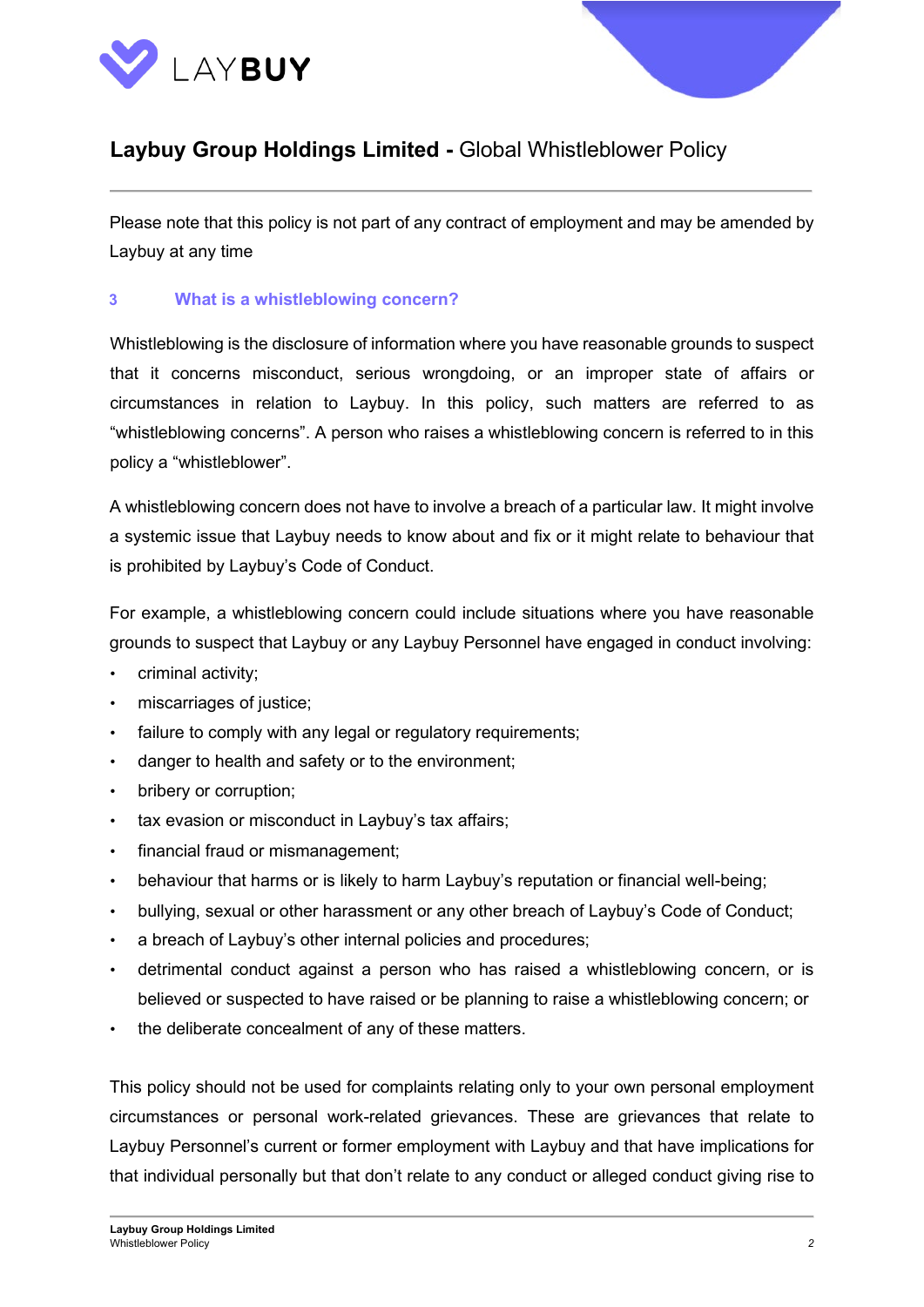



a whistleblowing concern of the kind described above. For complaints related to your own personal circumstances, Laybuy Personnel should raise the matter in accordance with our Grievance Policy or our Complaints Policy (depending on the relevant policy to you at the time of the complaint).

There may be situations where a personal work-related grievance also gives rise to a whistleblowing concern; for example, where the complaint includes information about both a whistleblowing concern and a personal work-related grievance or where the personal workrelated grievance relates to Laybuy breaking the law. In these cases, where reasonably practical, Laybuy may separate the complaint into a whistleblowing concern, and a personal work-related grievance and address them in accordance with their respective policies and procedures.

If you deliberately make false allegations then you may be subject to disciplinary action and you may not be able to access the whistleblower protections under applicable law. Making a false allegation is where you raise a concern that you know to be untrue. It is not the same as raising a genuine whistleblowing concern that turns out to be mistaken (see section 7 below). If you are not sure whether something falls under this policy, please contact the Whistleblowing Officer (see section 4). \

#### **4 How do I raise a whistleblowing concern?**

Laybuy encourages all Laybuy Personnel to continue to feel able to raise everyday issues informally with their Relevant Person, who may be able to resolve them quickly and effectively. In some cases, the issue may also give rise to a whistleblowing concern. If a whistleblowing concern is raised, you or your Relevant Person must refer it to the Whistleblowing Officer. Your Relevant Person may ask to pass on your name to the Whistleblowing Officer.

Laybuy has appointed a professional external provider, Incident Response Solutions Limited, to serves as the Whistleblowing Officer and can be contacted by email at [laybuy@whistleblowers.co.nz](mailto:laybuy@whistleblowers.co.nz) or by telephone on the following numbers:

- Australia +61 1800 491 841 or 1800 491 841
- New Zealand –+6495586187 or (0800 847 633
- United Kingdom +44 808 175 0146 or 0808 175 0146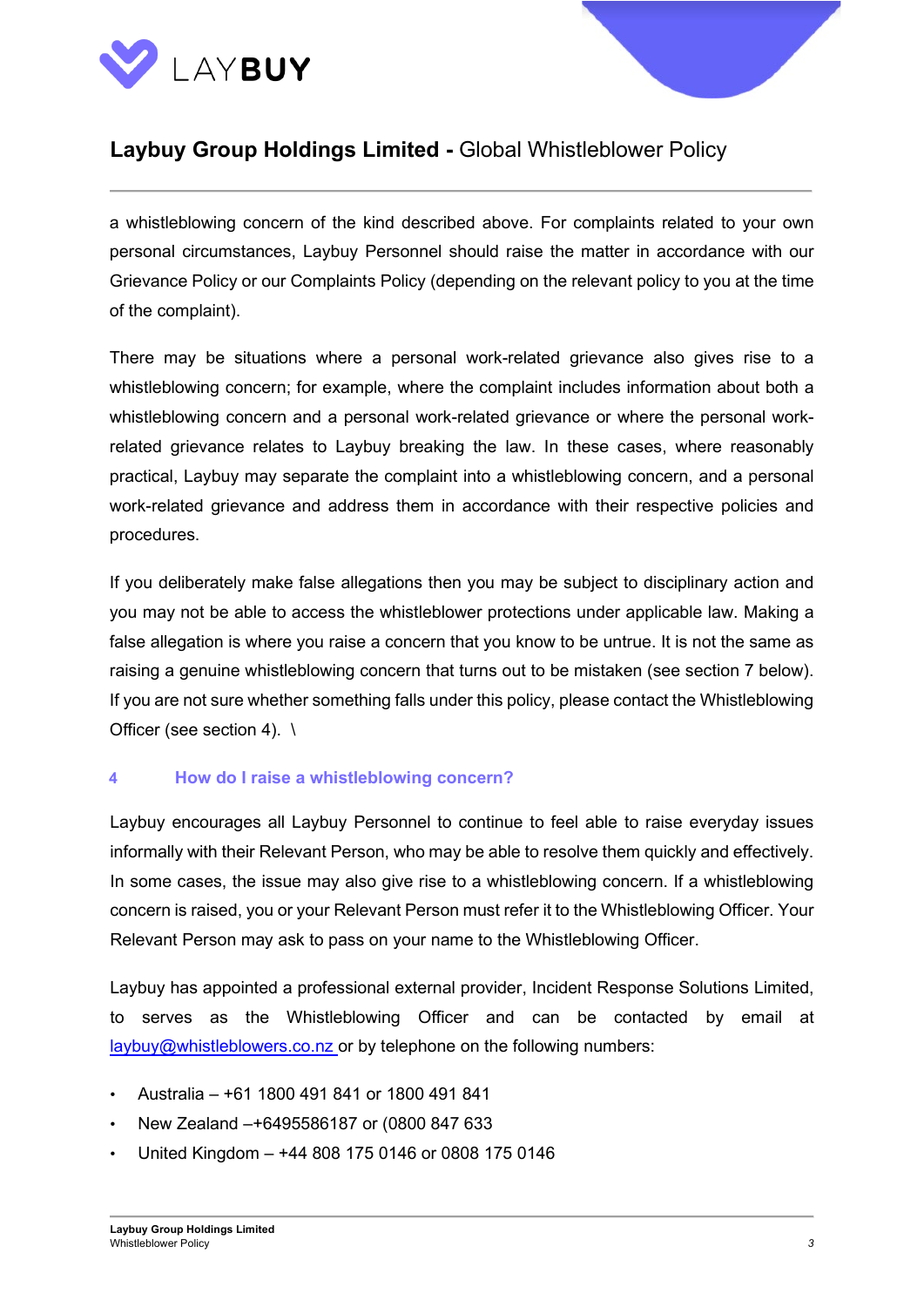



### **5 Confidentiality and anonymity**

Laybuy knows that speaking up can feel difficult.

You can raise a whistleblowing concern anonymously (for example, by way of an email from an anonymous account) and still be protected under this policy and applicable law. But it may be difficult or impossible for Laybuy to properly investigate a whistleblowing concern if Laybuy cannot obtain further information from you. Whistleblowers wishing to remain anonymous should keep talking with Laybuy so that Laybuy can ask follow-up questions or provide feedback.

For whistleblowers who do not remain anonymous, Laybuy will take reasonable steps not to disclose the identity of the whistleblower unless the whistleblower consents to the disclosure, the disclosure is made to a legal practitioner for the purpose of obtaining legal advice, the disclosure is required to be made to a regulator or a court or the disclosure is otherwise required or permitted by law.

In addition, Laybuy will take reasonable steps not to disclose information that is likely to lead to the identification of a whistleblower except in the circumstances where it would be permitted to disclose the person's identity (see above) or to the extent such disclosure is reasonably necessary as part of the reporting or investigation of a whistleblowing concern.

### **6 External disclosures**

This policy is an internal mechanism for reporting, investigating and remedying whistleblowing concerns in Laybuy's workplace. In most cases, Laybuy Personnel shouldn't find it necessary to alert anyone externally.

Laybuy encourages you to seek independent legal advice about whether a disclosure qualifies for protection before raising a concern externally.

### **7 Protection and support**

Whether or not a whistleblowing concern qualifies for legal protection in your place of work will depend on a number of factors, including: your location, your relationship to Laybuy, what the concern is about, and who the concern is raised with. If you are not sure whether something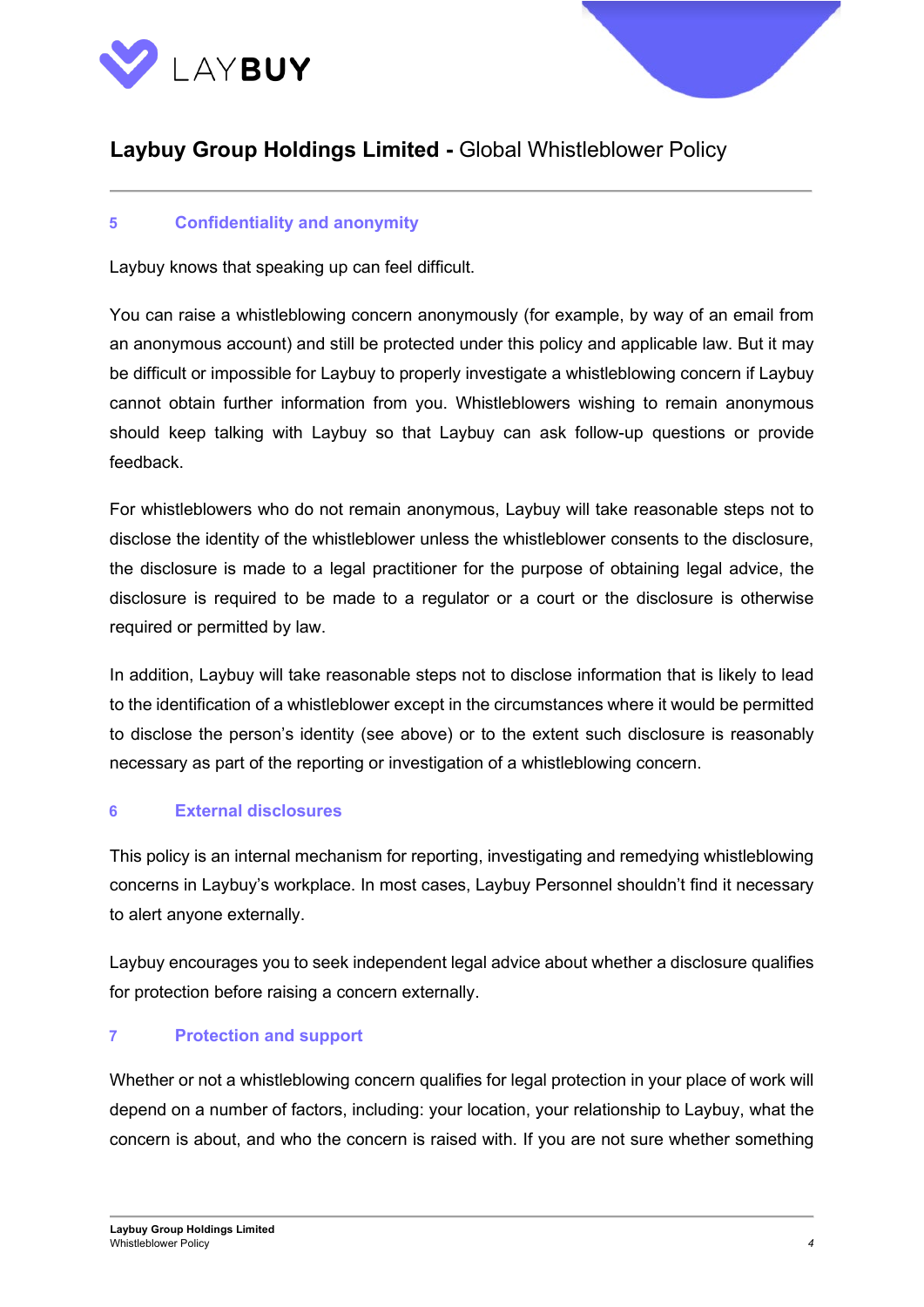



will qualify for legal protection, please contact the Whistleblowing Officer or seek independent legal advice.

Laybuy will tailor how it protects those who raise whistleblowing concerns, depending on the circumstances. For example, Laybuy may appoint someone, who is not the Whistleblowing Officer and not connected with the whistleblowing concern, to act as the point of contact and to support and help protect a whistleblower. They will be able to arrange any additional support and escalate any issues the whistleblower has with how their whistleblowing concern is being dealt with. Laybuy may only be able to do this if the whistleblower agrees to share their identity with the support person.

Laybuy will not tolerate detrimental treatment against whistleblowers in any form. This includes dismissal, discrimination, harassment or intimidation, disciplinary action, threats or other unfavourable treatment connected with raising a whistleblowing concern. If you engage in detrimental treatment against a whistleblower then you may be subject to disciplinary action. In some cases the whistleblower could sue you personally in court. Whistleblowers should seek independent legal advice before seeking compensation for detrimental treatment through the courts.

Laybuy encourages you to tell the Whistleblowing Officer if you think you or someone else has suffered any detrimental treatment. If the matter isn't remedied, this should be raised formally either by raising a new whistleblowing concern or by raising the matter in accordance with our Grievance Policy or our Complaints Policy (depending on the relevant policy to you at the time of the complaint). Laybuy will investigate detrimental treatment claims separately from the investigation of the initial whistleblowing concern.

### **8 Investigation and outcome**

If Laybuy can contact a whistleblower (including through anonymous channels), Laybuy will acknowledge receipt of their whistleblowing concern within a reasonable period.

Laybuy will carry out an initial assessment of the whistleblowing concern so that Laybuy can:

- determine whether it falls within this policy;
- determine whether any further investigation is needed and the scope of any investigation;
- assess the risk of the whistleblower's identity becoming known or of the whistleblower or any other person suffering detrimental treatment; and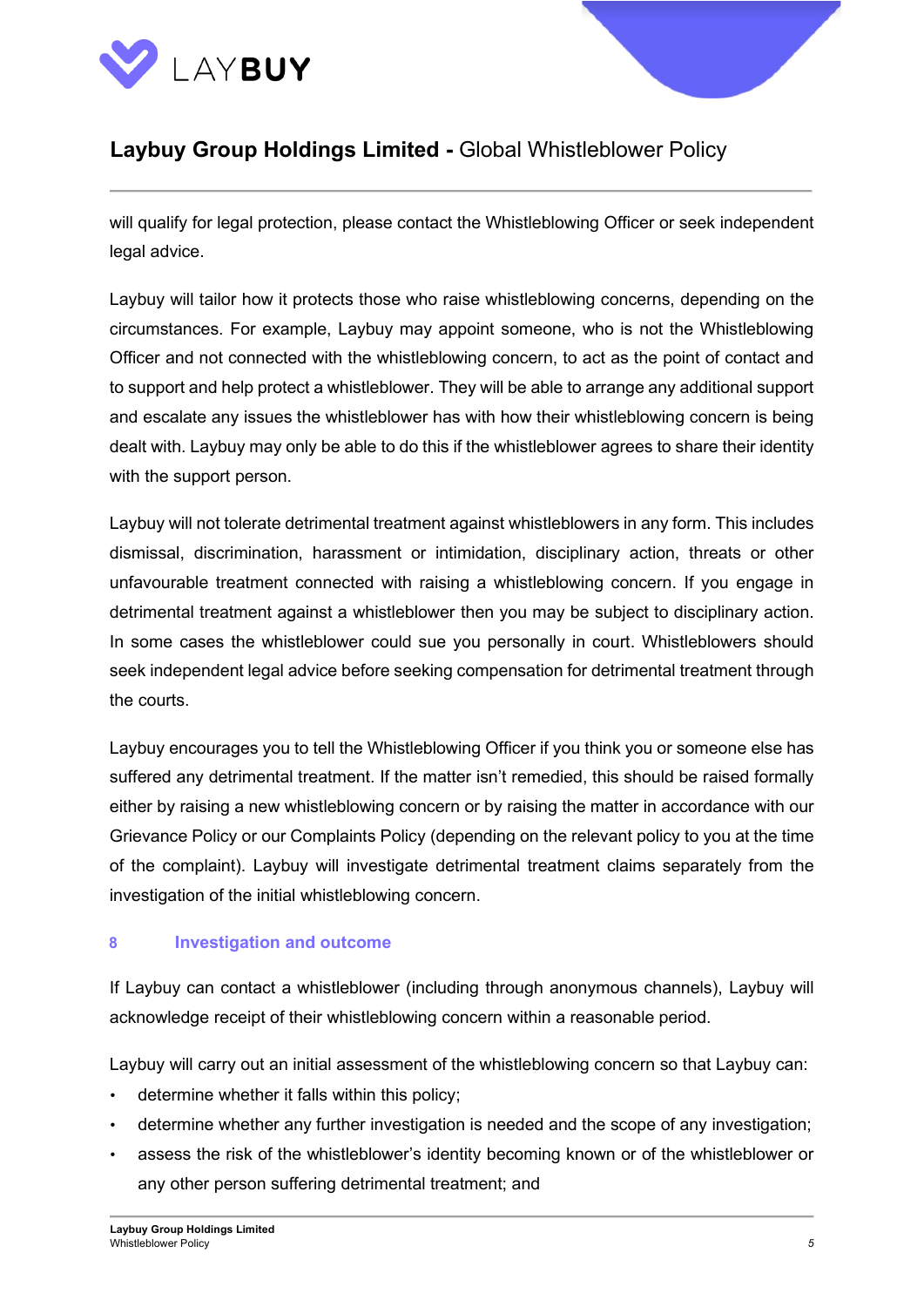



determine any steps required to mitigate those risks.

If Laybuy can contact the whistleblower (including through anonymous channels) then Laybuy will let the whistleblower know the outcome of its initial assessment. Laybuy might still need to contact the whistleblower again to get more information.

Laybuy may appoint one or more investigators, which may include Laybuy Personnel or other appropriate qualified people. Any investigation will be objective, fair and independent.

If a whistleblowing concern mentions or relates to Laybuy Personnel then they will generally be informed of the substance of any adverse comment about them that may be included in any report or other document arising out of an investigation, and be given a reasonable opportunity to respond.

Laybuy will aim to keep whistleblowers informed of any investigation and the timescale. The need for confidentiality may prevent Laybuy giving a whistleblower specific details of any investigation or any action taken as a result. You must keep confidential any information that you are given about an investigation.

Any investigation and its outcome will be reported internally as appropriate including the CEO and, if material, to the Audit and Risk Committee or the Board.

### **9 Availability and accesibility**

This policy is part of the induction process for all Laybuy Personnel and is available on Laybuy's intranet site. It is also available on Laybuy's website.

### **10 Review and responsibility**

The Audit and Risk Committee is responsible for this policy and monitoring and reviewing its operation. The Chief Financial Officer has day-to-day operational responsibility for this policy and must take reasonable steps to ensure that all Leaders and other employees who may deal with concerns or investigations under this policy receive training about this policy and their obligations under it.

This policy may be amended by resolution of the Board of Directors, from time to time, to ensure that it is operating effectively.